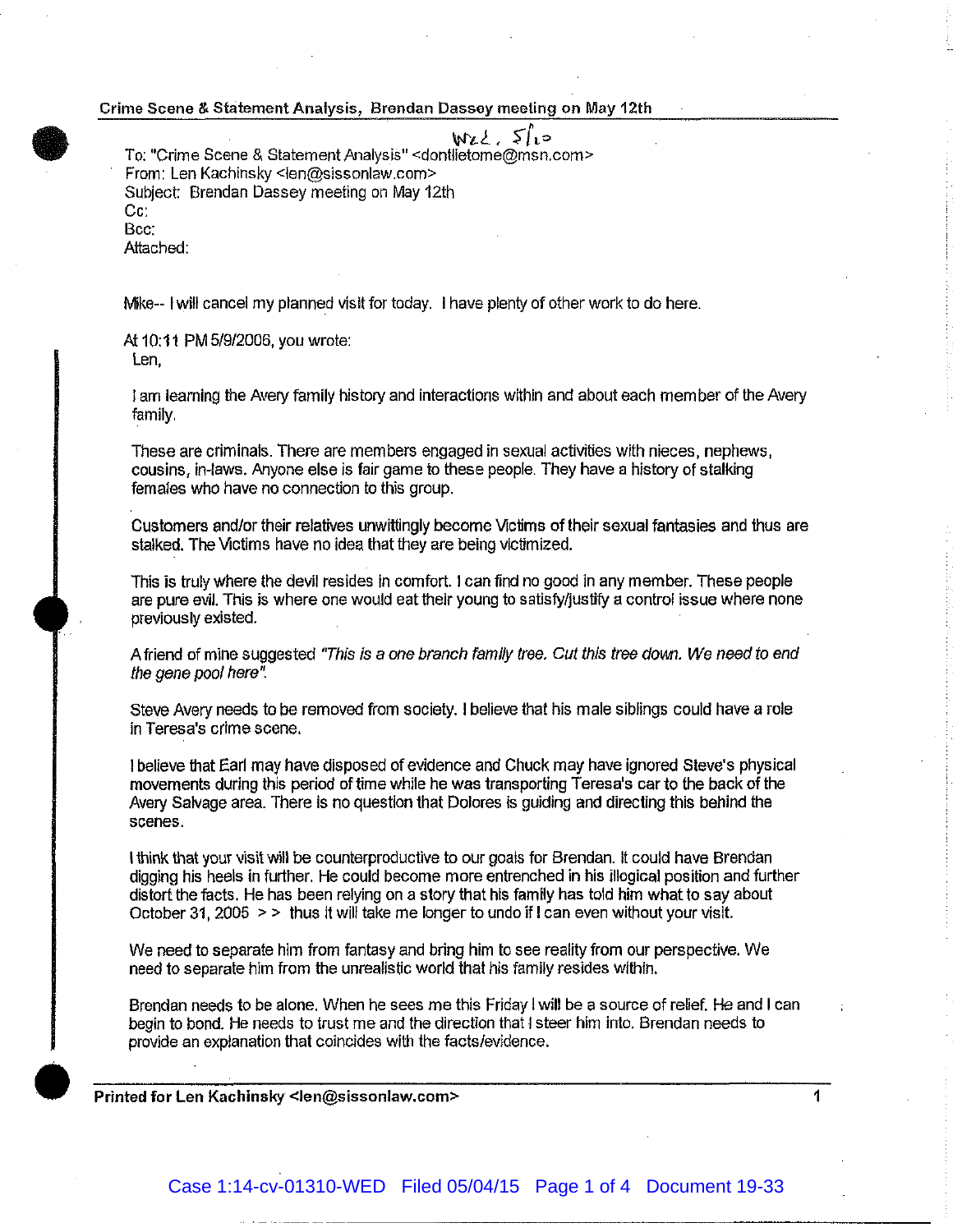## **•**<br>• Crime Scene & Statement Analysis, Brendan Dassey meeting on May 12th

I would like to obtain his confession this Friday. Brendan should provide details of the crime scene and data that has been previously undisclosed that mirrors the crime scene data.

However, I will follow your lead and adapt to your decision

It has been interesting to read Brendan's evaluations by the school psychologist. Yet, he was able to read each question, respond to, draw pictures of his recollection of the crime scene in my interview form.

Thanks, Mike

----- Original Message -----From: Len Kachinsky To: Crime Scene & Statement Analysis Sent: Tuesday, May 09, 2006 7:20PM Subject: Brendan Dassey meeting on May 12th

Mike- I will fax the the Sheboygan County Jail on Wed. morning. It is sitting in my printer at the office. As to the items below, I would suggest calling the Cal CoDA's office and talking to Shirley. Phone: (920) 849-1438. For item 11, I do not believe it exists in any unitary form.

Unless you think it would be a bad idea, I was planning on going to Sheboygan on Wed afternoon for a general pep talk and talk to him about giving a complete statement to you on Friday.

At 06:17 PM 5/7/2006, you wrote; Sunday May 7, 2006

Len,

Please notify the watch commander of the Sheboygan County Jail facility that I will be meeting with Brendan Dassey on Friday May 12, 2006 when he *is* returned from the hearing at Manitowoc County Courthouse. I would like to start my meeting with Brendan upon his arrival.

I will be bringing recording devices such as a Sony digttal camera and Sony camcorder and a Dictaphone portable audio recorder. I will have accessories such as a tripod and blank recording tapes. I will also be bringing my Toshiba laptop and Canon [p 90 portable printer and paper.

*I am cc'ing Prosecutor Ken Kratz, SA Fassbender atld Del. Dedering with this email as tltey*  are in possession of the Discovery that I will need in my meeting.

l will need copies of some of the Discovery such as;

1) Black/White aerial of crime scene (National Guard)

2) Color aerial of crime scene (law enforcement)

Printed for Len Kachinsky <len@sissonlaw.com> 2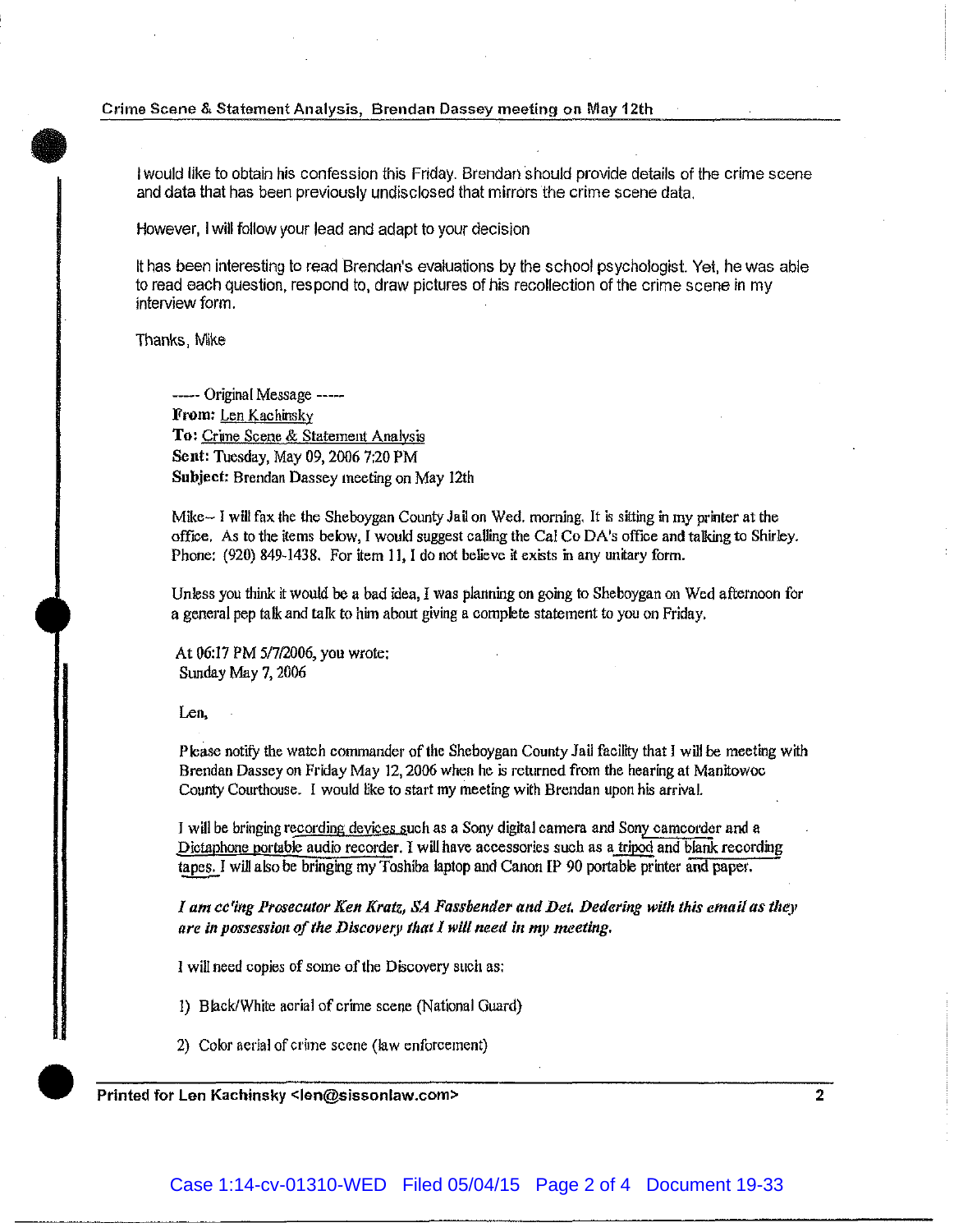## **•**<br>| Crime Scene & Statement Analysis, Brendan Oassey meeting on May 12th

3) "For Sale" sign recovered from interior area of Steve Avery mobile horne (front & back)

4) Color photos (by law enforcement) of Victims car in position on day of discovery (Nov 5, 2005)

5) Color photos (by Pamela/Nicole Sturm) of Victims car in posttion at time/day of discovery (Dis pg 58)

6) Recorded/transcribed interviews of the following subjects;

- A) Steve A very
- B) Earl A very
- C) Charles Avery
- D) Dolores Avery

7) Anonymous letter (envelope and contents) (Dis pg 224)

8) Photo of Suzuki inside Steve Avery garage (Dis pg 101)

9) Photos of interior of Steve Avery mobile home

I 0) 8 x 10 'Missing Person - Teresa Halbach" flyer

II) Electronic copy of available Discovery (photos, documents, reports and transcripts)

Thanks, Mike

Michael J. O'Kelly Private Investigator Polygraph Examiner/Linguistic Analyst l-800-366-8543 1-800-DONT-LIE Crime Scene & Statement Analysis Hughes, Dalton & Marcus, Inc

Truth Is But A Chameleon Within Our Words

cc: Prosecutor Ken Kratz, SA Fassbender, Det. Dedering

LEN KACHINSKY OFFICE ADDRESS: 103 W. College Avenue #1010 Appleton, WI 54911-5782 Office: (920)993-7777 Fax: (775) 845-7965 Car: (920) 585-9926 Mobile after hours: (920) 841-6706 Law Office e-mail: len@sissonlaw.com

 $\bullet$ Printed for Len Kachinsky <len@sissonlaw.com> 3